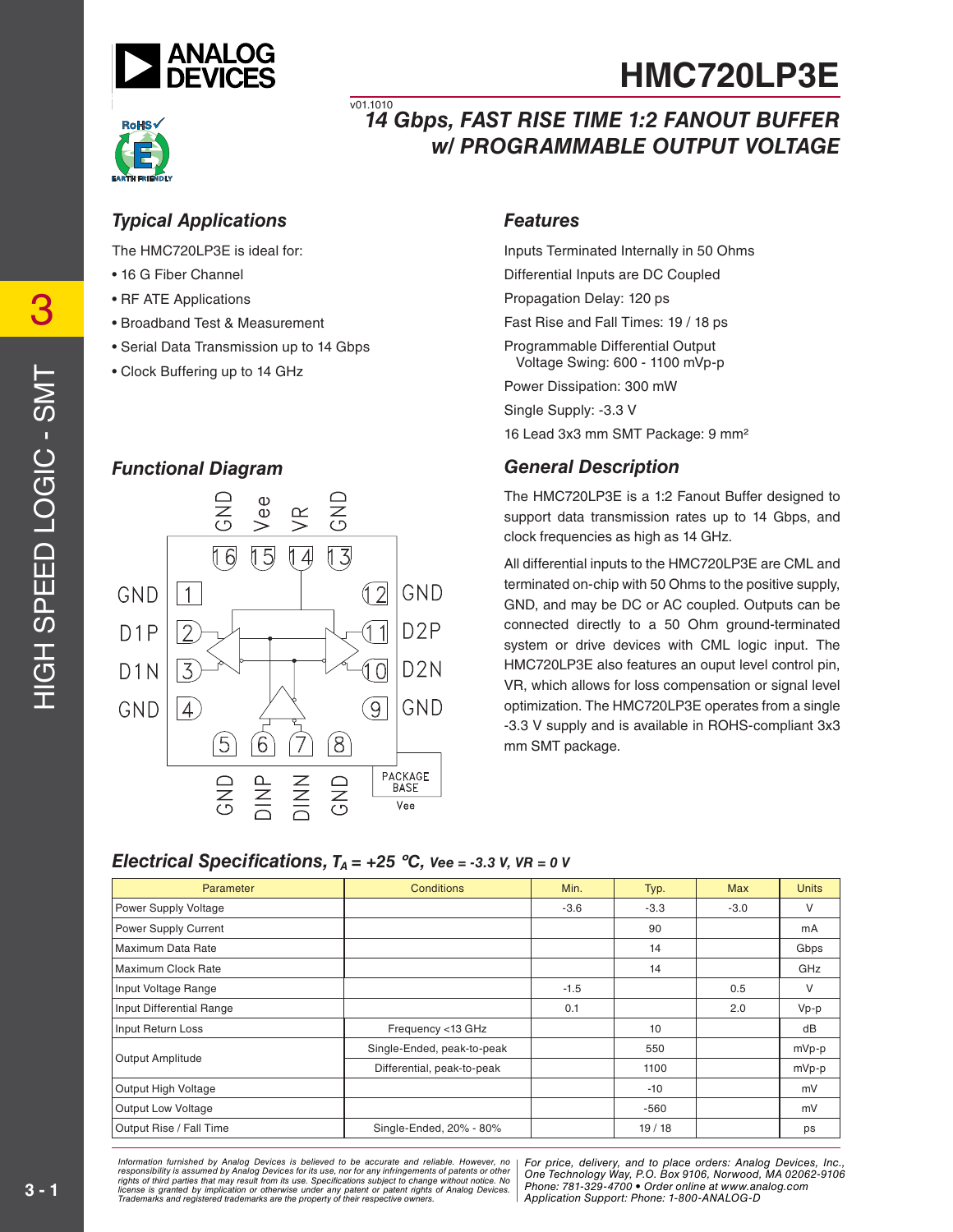



# *14 Gbps, FAST RISE TIME 1:2 FANOUT BUFFER w/ PROGRAMMABLE OUTPUT VOLTAGE*

#### **Electrical Specifications (continued)**

| Parameter                             | <b>Conditions</b>                                       | Min. | Typ. | <b>Max</b> | <b>Units</b> |
|---------------------------------------|---------------------------------------------------------|------|------|------------|--------------|
| Output Return Loss                    | Frequency <13 GHz                                       |      | 10   |            | dB           |
| Small Signal Gain                     |                                                         |      | 27   |            | dB           |
| Random Jitter J <sub>B</sub>          | rms                                                     |      |      | 0.2        | ps rms       |
| Deterministic Jitter, J <sub>D</sub>  | $\delta$ - $\delta$ , 2 <sup>15</sup> -1 PRBS input [1] |      | 2    | 6          | ps           |
| Propagation Delay, td                 |                                                         |      | 120  |            | ps           |
| D1 to D2 Data Skew, t <sub>SKEW</sub> |                                                         |      | 0    |            | ps           |
| <b>VR Pin Current</b>                 | $VR = 0.0 V$                                            |      | 2    |            | mA           |
| VR Pin Current                        | $VR = +0.4 V$                                           |      |      | 3.5        | mA           |

[1] Deterministic jitter measured at 13 GHz with a 300 mVp-p, 2<sup>15</sup>-1 PRBS input sequence.

v01.1010

#### *DC Current vs. Supply Voltage [1][2]*



#### *Output Differential Voltage vs. VR [3][4]*



#### *Output Differential Voltage vs. Supply Voltage [1][3]*



#### *Output Differential Voltage vs. Frequency [1][4]*



rmation furnished by Analog Devices is believed to be accurate and reliable. However, no [For price, delivery, and to place orders: Analog Devices,<br>ponsibility is assumed by Analog Devices for its use, nor for any infringe nay result from its use. Specifications subject to change without notice. No change of the state of the state o<br>cation or otherwise under any patent or patent rights of Analog Devices Phone: 781-329-4700 • Order online at are the property of their respective owners. The compact of  $\Lambda$  Application Support: Phone: 1-8343 or apps and  $\Lambda$ *Information furnished by Analog Devices is believed to be accurate and reliable. However, no*  responsibility is assumed by Analog Devices for its use, nor for any infringements of patents or other<br>rights of third parties that may result from its use. Specifications subject to change without notice. No<br>license is gr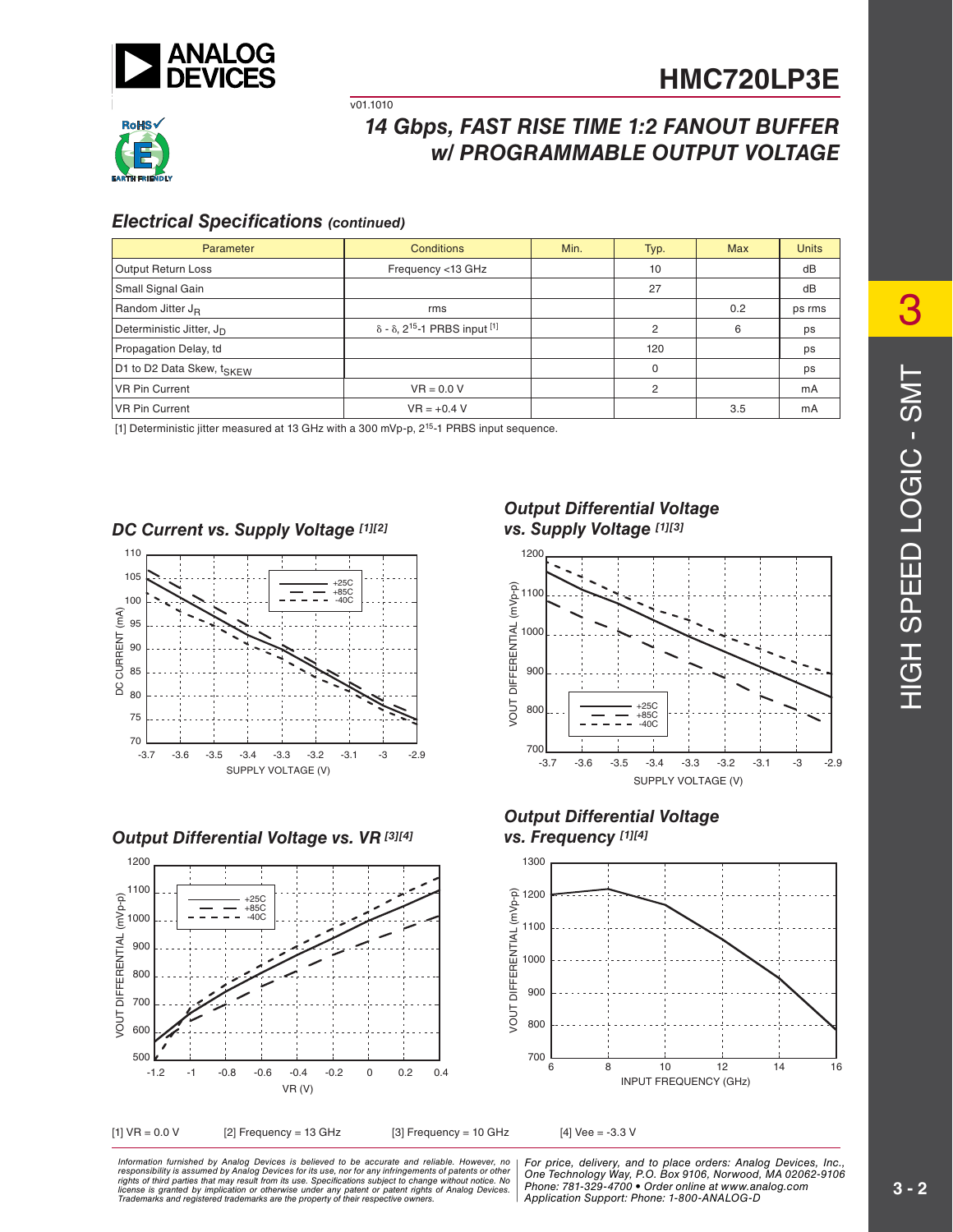



# *14 Gbps, FAST RISE TIME 1:2 FANOUT BUFFER w/ PROGRAMMABLE OUTPUT VOLTAGE*



v01.1010





*Input Return Loss vs. Frequency Output Return Loss vs. Frequency*



[1] VR = 0.0 V [2] Frequency = 13 GHz [3] Vee = -3.3 V

ormation furnished by Analog Devices is believed to be accurate and reliable. However, no | For price, delivery, and to place orders: Analog Devices, Inc.,<br>ponsibility is assumed by Analog Devices for its use, not for any nay result from its use. Specifications subject to change without notice. No change of the state of the state o<br>cation or otherwise under any patent or patent rights of Analog Devices Phone: 781-329-4700 • Order online at are the property of their respective owners. The compact of  $\Lambda$  Application Support: Phone: 1-8343 or apps and  $\Lambda$ *Information furnished by Analog Devices is believed to be accurate and reliable. However, no*  responsibility is assumed by Analog Devices for its use, nor for any infringements of patents or other<br>rights of third parties that may result from its use. Specifications subject to change without notice. No<br>license is gr

*Phone: 781-329-4700 • Order online at www.analog.com Application Support: Phone: 1-800-ANALOG-D*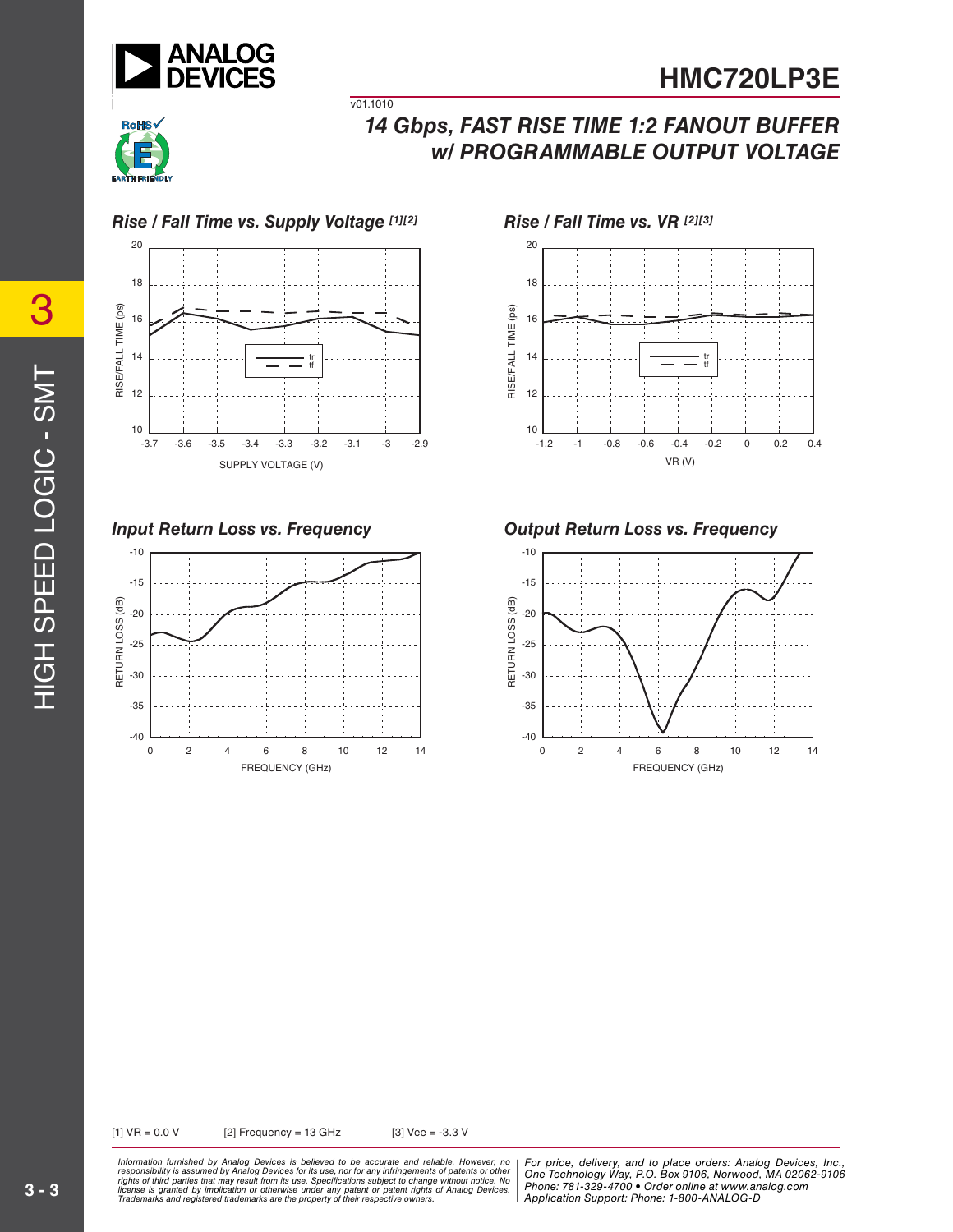



## *14 Gbps, FAST RISE TIME 1:2 FANOUT BUFFER w/ PROGRAMMABLE OUTPUT VOLTAGE*

*Eye Diagram*



v01.1010

[1] Test Conditions:

 Pattern generated with an Agilent N4903A Serial BERT. Eye Diagram presented on a Tektronix CSA 8000. Device input = 10 Gbps PN code, Vin = 300 mVp-p differential. Both output channels shown.

#### *Timing Diagram*



#### *Truth Table*

| Input                                                                 | <b>Outputs</b>                                                         |                |
|-----------------------------------------------------------------------|------------------------------------------------------------------------|----------------|
| <b>DIN</b>                                                            | D <sub>1</sub>                                                         | D <sub>2</sub> |
|                                                                       |                                                                        |                |
| н                                                                     | н                                                                      | н              |
| Notes:<br>$DIN = DINP - DINN$<br>$D1 = D1P - D1N$<br>$D2 = D2P - D2N$ | H - Positive differential voltage<br>L - Negative differential voltage |                |

ormation furnished by Analog Devices is believed to be accurate and reliable. However, no | For price, delivery, and to place orders: Analog Devices, Inc.,<br>ponsibility is assumed by Analog Devices for its use, nor for any nay result from its use. Specifications subject to change without notice. No change of the state of the state o<br>cation or otherwise under any patent or patent rights of Analog Devices Phone: 781-329-4700 • Order online at are the property of their respective owners. The compact of  $\Lambda$  Application Support: Phone: 1-8343 or apps and  $\Lambda$ *Information furnished by Analog Devices is believed to be accurate and reliable. However, no*  responsibility is assumed by Analog Devices for its use, nor for any infringements of patents or other<br>rights of third parties that may result from its use. Specifications subject to change without notice. No<br>license is gr

*Application Support: Phone: 1-800-ANALOG-D*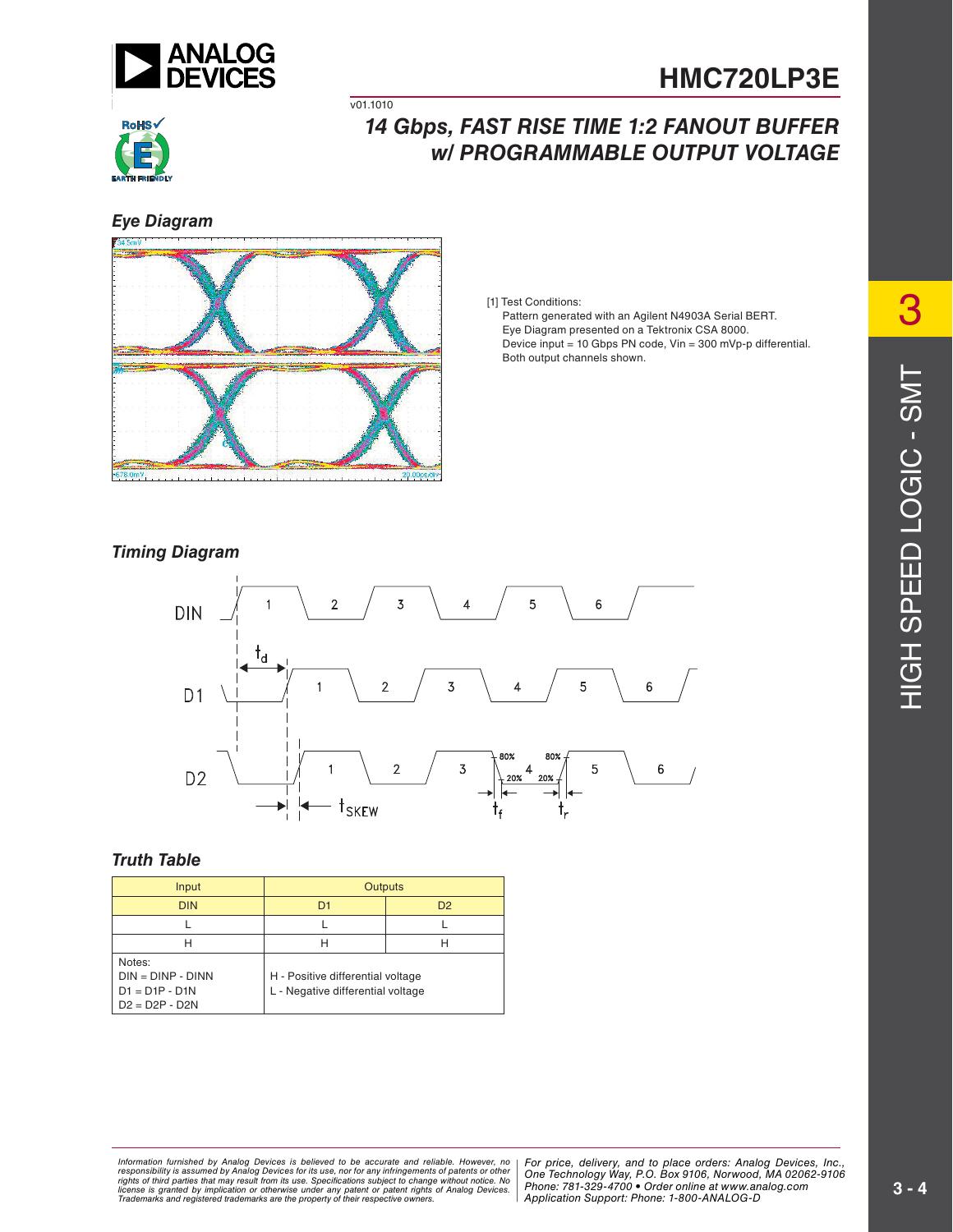

ELECTROSTATIC SENSITIVE DEVICE OBSERVE HANDLING PRECAUTIONS



# *14 Gbps, FAST RISE TIME 1:2 FANOUT BUFFER w/ PROGRAMMABLE OUTPUT VOLTAGE*

## *Absolute Maximum Ratings*

| $-3.75$ V to $+0.5$ V |
|-----------------------|
| $-2$ V to $+0.5$ V    |
| $-1.5$ V to $+1$ V    |
| 125 °C                |
| 0.816 W               |
| 49 °C/W               |
| -65 °C to +150 °C     |
| -40 °C to +85 °C      |
| Class 1C              |
|                       |

 $\overline{v01.1010}$ 

## *Outline Drawing*





**BOTTOM VIEW** 



NOTES:

1. LEADFRAME MATERIAL: COPPER ALLOY

2. DIMENSIONS ARE IN INCHES [MILLIMETERS]

3. LEAD SPACING TOLERANCE IS NON-CUMULATIVE

- 4. PAD BURR LENGTH SHALL BE 0.15 mm MAXIMUM. PAD BURR HEIGHT SHALL BE 0.05 mm MAXIMUM.
- 5. PACKAGE WARP SHALL NOT EXCEED 0.05 mm.

6. ALL GROUND LEADS MUST BE SOLDERED TO PCB RF GROUND.

- 7. REFER TO HITTITE APPLICATION NOTE FOR SUGGESTED
- LAND PATTERN. 8. PADDLE MUST BE SOLDERED TO Vee.

### *Package Information*

| <b>Part Number</b> | <b>Package Body Material</b>                       | <b>Lead Finish</b> | <b>MSL Rating</b>     | Package Marking <sup>[3]</sup> |
|--------------------|----------------------------------------------------|--------------------|-----------------------|--------------------------------|
| HMC720LP3E         | RoHS-compliant Low Stress Injection Molded Plastic | 100% matte Sn      | $MSL1$ <sup>[2]</sup> | 720<br>XXXX                    |

[1] Max peak reflow temperature of 235 °C

[2] Max peak reflow temperature of 260  $^{\circ}$ C

[3] 4-Digit lot number XXXX

rmation furnished by Analog Devices is believed to be accurate and reliable. However, no [For price, delivery, and to place orders: Analog Devices,<br>ponsibility is assumed by Analog Devices for its use, nor for any infringe nay result from its use. Specifications subject to change without notice. No change of the state of the state o<br>cation or otherwise under any patent or patent rights of Analog Devices Phone: 781-329-4700 • Order online at are the property of their respective owners. The compact of  $\Lambda$  Application Support: Phone: 1-8343 or apps and  $\Lambda$ *Information furnished by Analog Devices is believed to be accurate and reliable. However, no*  responsibility is assumed by Analog Devices for its use, nor for any infringements of patents or other<br>rights of third parties that may result from its use. Specifications subject to change without notice. No<br>license is gr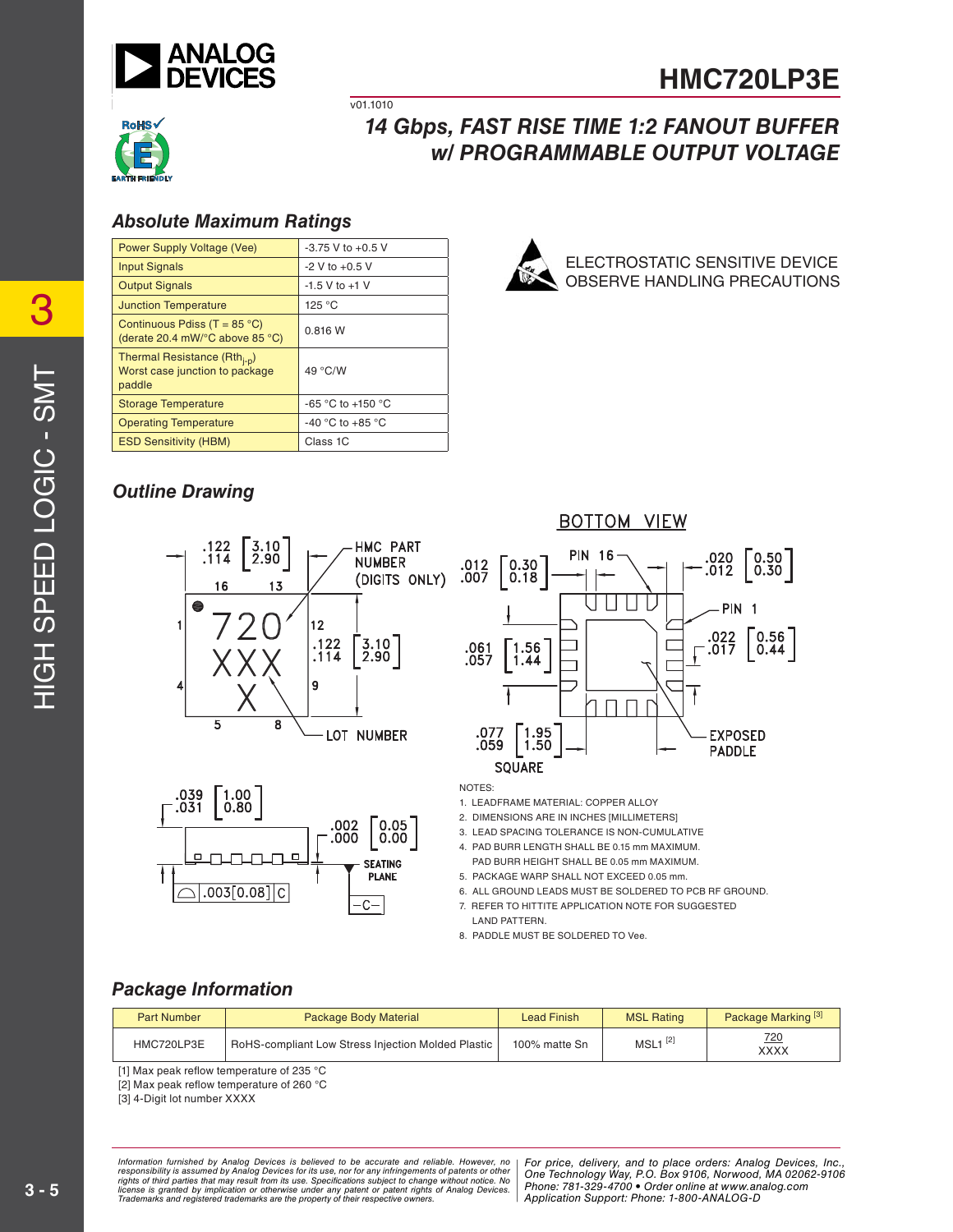



# *14 Gbps, FAST RISE TIME 1:2 FANOUT BUFFER w/ PROGRAMMABLE OUTPUT VOLTAGE*

## *Pin Descriptions*

| <b>Pin Number</b>   | <b>Function</b>      | <b>Description</b>                                                                                                                 | <b>Interface Schematic</b>                                                    |
|---------------------|----------------------|------------------------------------------------------------------------------------------------------------------------------------|-------------------------------------------------------------------------------|
| 1, 4, 5, 8, 9, 12   | <b>GND</b>           | Signal Grounds                                                                                                                     | $\bigcirc$ GND                                                                |
| 2, 3<br>10, 11      | D1P, D1N<br>D2N, D2P | Differential Clock / Data Outputs: Current Mode Logic<br>(CML) referenced to positive supply.                                      | GND<br>$GND$ $\circ$<br>$\circ$ GND<br>$D \times P$ $\circ$<br>$\bigcirc$ DxN |
| 6, 7                | DINP, DINN           | Differential Clock / Data Inputs: Current Mode Logic (CML)<br>referenced to positive supply                                        | GND<br>$GND$ $\circ$<br>$\circ$ GND<br>DINPO<br>$\circ$ dinn                  |
| 13, 16              | <b>GND</b>           | Supply Ground                                                                                                                      | $\bigcirc$ GND                                                                |
| 14                  | <b>VR</b>            | Output level control. Output level may be adjusted by<br>either applying a voltage to VR per "Output Differential vs.<br>VR" plot. | $VR$ $\circ$ $\sim$ $\sim$ $\sim$                                             |
| 15, Package<br>Base | Vee                  | <b>Negative Supply</b>                                                                                                             |                                                                               |

v01.1010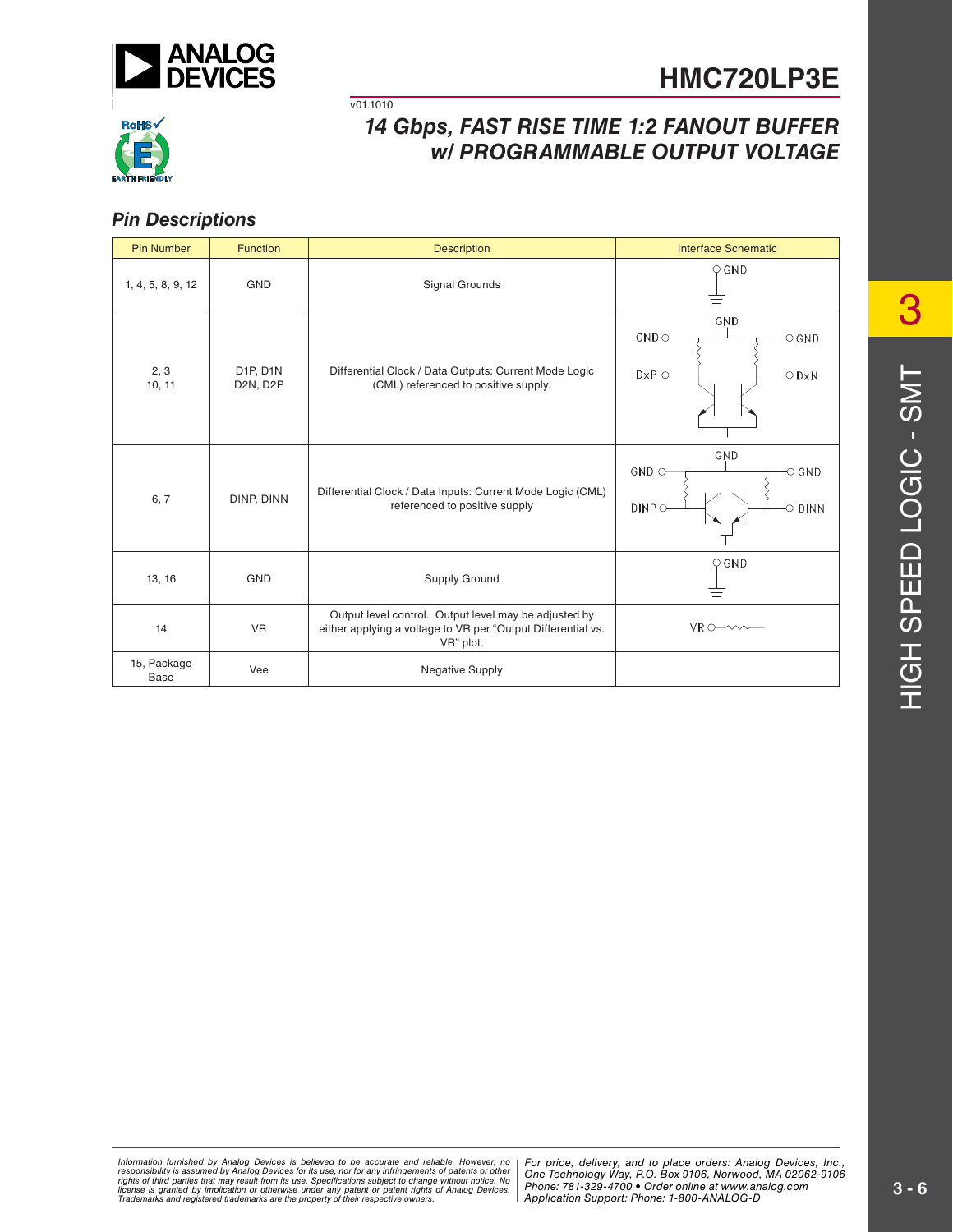

v01.1010



# *14 Gbps, FAST RISE TIME 1:2 FANOUT BUFFER w/ PROGRAMMABLE OUTPUT VOLTAGE*

#### *Evaluation PCB*



## *List of Materials for Evaluation PCB 118777 [1]*

| <b>Item</b>                     | <b>Description</b>                            |
|---------------------------------|-----------------------------------------------|
| $J1 - J6$                       | PCB Mount SMA RF Connectors                   |
| J7 - J9                         | DC Pin                                        |
| JP <sub>1</sub>                 | 0.1" Header with Shorting Jumper              |
| C1, C2                          | 100 pF, Capacitor, 0402 Pkg                   |
| C <sub>3</sub> , C <sub>4</sub> | 4.7 µF Capacitor, Tantalum                    |
| R <sub>1</sub>                  | 10 Ohm Resistor, 0603 Pkg.                    |
| U1                              | HMC720LP3E<br>High Speed Logic, Fanout Buffer |
|                                 | 118775 Evaluation Board                       |

[1] Reference this number when ordering complete evaluation PCB

[2] Circuit Board Material: Arlon 25FR or Rogers 4350

The circuit board used in the application should use RF circuit design techniques. Signal lines should have 50 Ohm impedance while the package ground leads should be connected directly to the ground plane similar to that shown. The exposed packaged base should be connected to Vee. A sufficient number of via holes should be used to connect the top and bottom ground planes. The evaluation circuit board shown is available from Hittite upon request. Install jumper on JP1 to short VR to GND for normal operation.

rmation furnished by Analog Devices is believed to be accurate and reliable. However, no [For price, delivery, and to place orders: Analog Devices,<br>ponsibility is assumed by Analog Devices for its use, nor for any infringe nay result from its use. Specifications subject to change without notice. No change of the state of the state o<br>cation or otherwise under any patent or patent rights of Analog Devices Phone: 781-329-4700 • Order online at are the property of their respective owners. The compact of  $\Lambda$  Application Support: Phone: 1-8343 or apps and  $\Lambda$ *Information furnished by Analog Devices is believed to be accurate and reliable. However, no*  responsibility is assumed by Analog Devices for its use, nor for any infringements of patents or other<br>rights of third parties that may result from its use. Specifications subject to change without notice. No<br>license is gr